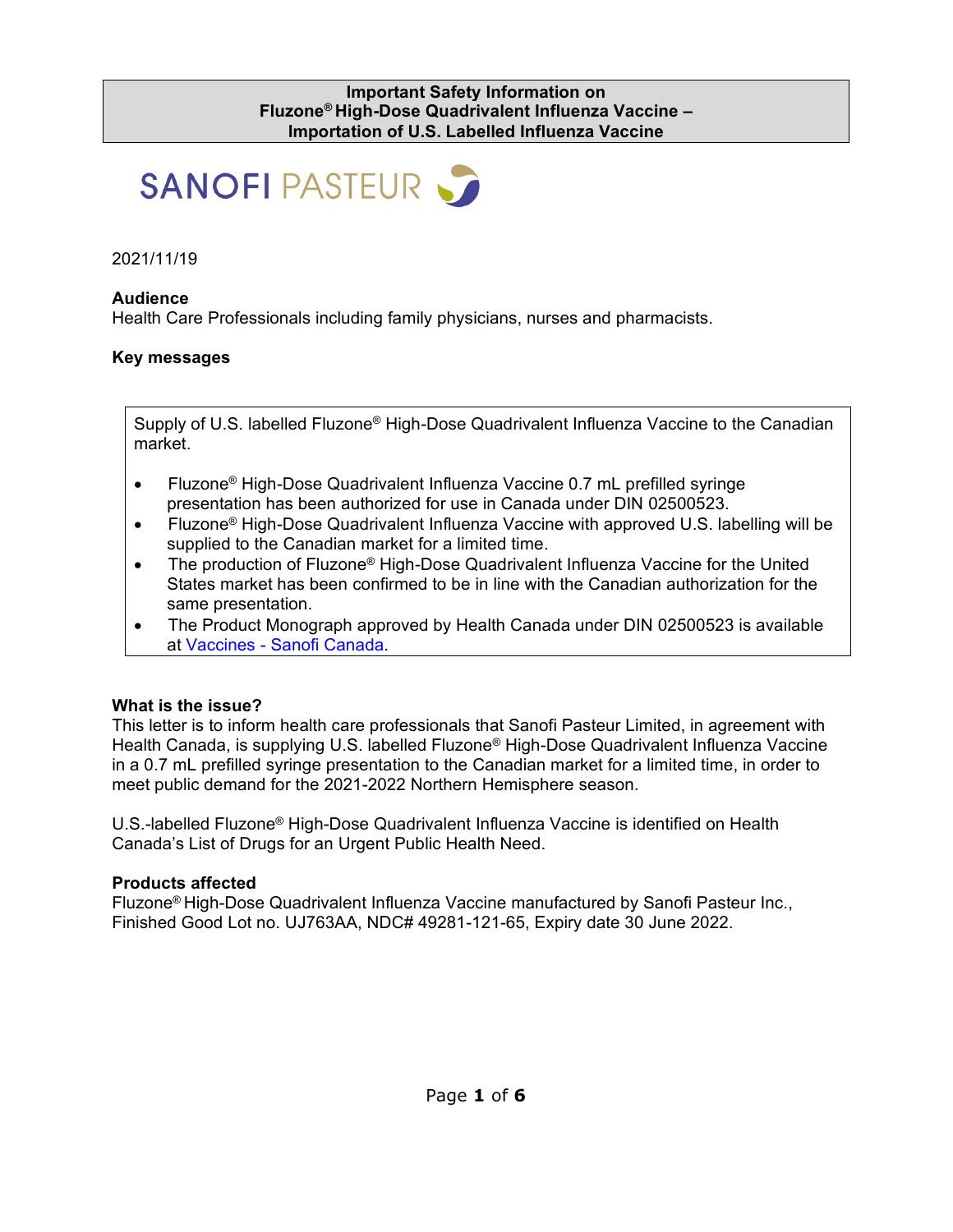# **Background information**

Due to a change in supply for the Canadian market during the 2021-2022 Northern Hemisphere season, U.S.-labelled and packaged Fluzone® High-Dose Quadrivalent is being supplied to meet market demand for a limited time.

Sanofi Pasteur Limited confirms the product composition licensed in the United States for Fluzone® High-Dose Quadrivalent is identical to the product composition currently authorized in Canada utilizing the same facilities, manufacturing processes and comparable quality controls for production.

Health Canada has authorized the Fluzone® High-Dose Quadrivalent 0.7 mL prefilled syringe presentation under DIN 02500523.

Fluzone® High-Dose Quadrivalent is a vaccine indicated for active immunization against influenza caused by the specific strains of influenza virus contained in the vaccine in adults 65 years of age and older.

#### **Information for consumers**

Patients should contact their health care professional for more information.

## **Information for health care professionals**

The U.S. FDA approved United States Prescribing Information (USPI) is available only in English. Please refer to the English and French Product Monograph approved by Health Canada under DIN 02500523 available at Vaccines/Vaccins - Sanofi Canada for complete prescribing information.

The U.S.-labelled Fluzone® High-Dose Quadrivalent should be used in the same way as the Canadian authorized product. There are no changes to the storage, dosage strength or dosing requirements.

Labeling differences between U.S. FDA approved and Health Canada approved labeling for the Fluzone® High-Dose Quadrivalent syringe (inner label) and carton (outer label) for the Northern Hemisphere 2021-2022 season are as follows: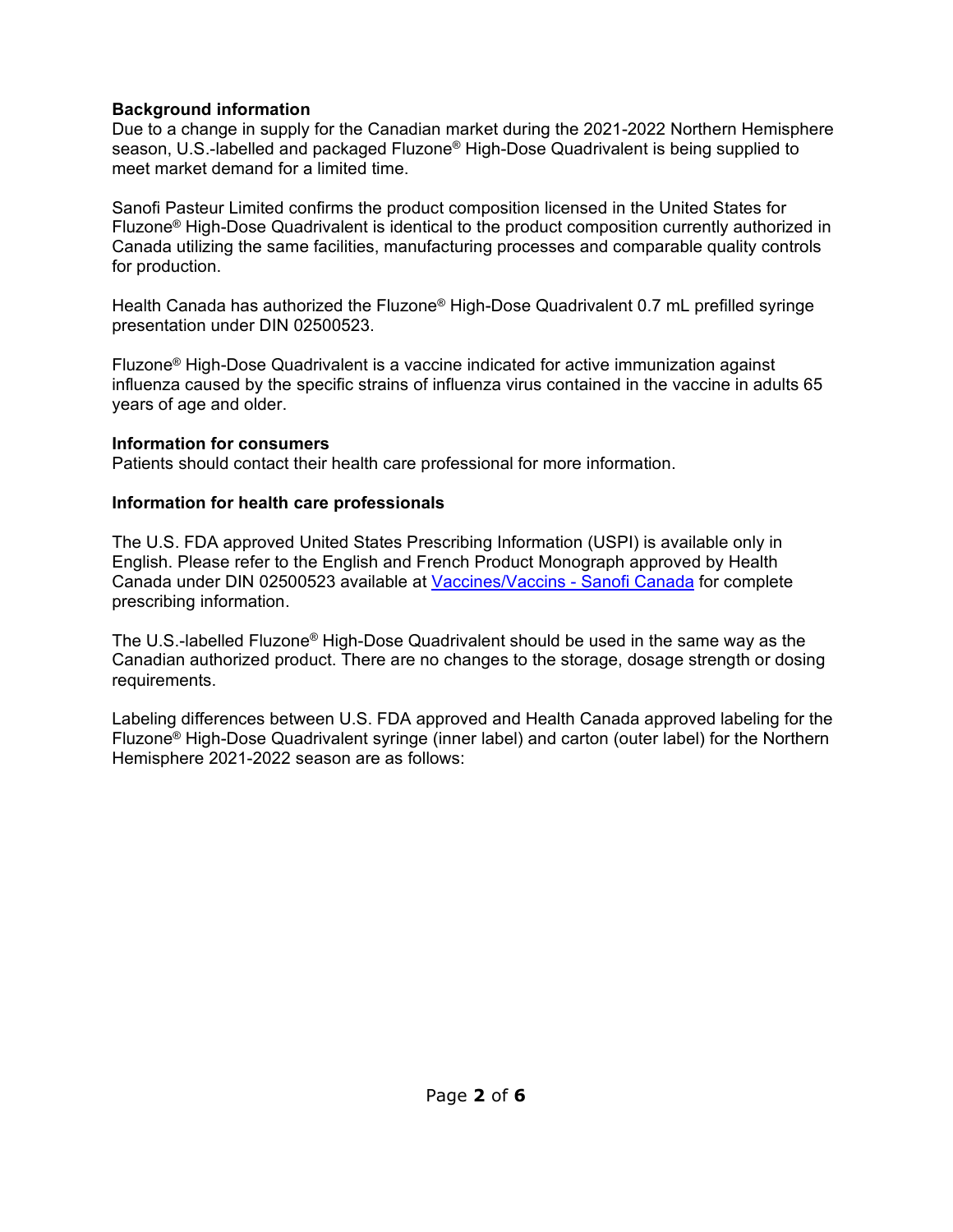| <b>Comparison of Inner and Outer Labels</b> |                                                                                                                                                                    |                                                                                                                                                                                                                                                                                   |  |  |
|---------------------------------------------|--------------------------------------------------------------------------------------------------------------------------------------------------------------------|-----------------------------------------------------------------------------------------------------------------------------------------------------------------------------------------------------------------------------------------------------------------------------------|--|--|
| <b>Section</b>                              | <b>U.S. Label</b>                                                                                                                                                  | <b>Canada Label</b>                                                                                                                                                                                                                                                               |  |  |
| Name                                        | The name on the U.S. packaging<br>is "Influenza Vaccine Fluzone®<br>High-Dose Quadrivalent".                                                                       | The name on the Canada<br>packaging is "Fluzone® High-<br>Dose Quadrivalent".                                                                                                                                                                                                     |  |  |
| <b>Common Name</b>                          | The common name<br>"Influenza Virus Vaccine<br>Quadrivalent Types A and B<br>(Split Virion)" is not present on<br>the U.S. labels.                                 | "Influenza Virus Vaccine<br>Quadrivalent Types A and B<br>(Split Virion)" is present on the<br>Canada labels.                                                                                                                                                                     |  |  |
| <b>Medicinal Ingredient</b>                 | No difference.                                                                                                                                                     | No difference.                                                                                                                                                                                                                                                                    |  |  |
| <b>Identification Code</b>                  | NDC # is present on U.S.<br>packaging as it is specific<br>to the U.S.<br>The Canadian DIN holder<br>name and address are not<br>present on the U.S.<br>packaging. | $DIN \#$ is not present<br>on the U.S. packaging<br>because it is specific to<br>Canada.                                                                                                                                                                                          |  |  |
|                                             |                                                                                                                                                                    |                                                                                                                                                                                                                                                                                   |  |  |
| <b>Indication Text</b>                      | The U.S. package lacks the red<br>indication text "For 65 years and<br>older."                                                                                     | Canada package includes the<br>red indication text "For 65 years<br>and older."                                                                                                                                                                                                   |  |  |
| Active Ingredients                          | The hemagglutinin strains<br>are listed using a different<br>format than the Canadian<br>labels.                                                                   | The hemagglutinin strains<br>are listed using a different<br>format than the U.S.<br>labels.                                                                                                                                                                                      |  |  |
| <b>Latex Statement</b>                      | The U.S. labels include the<br>statement "Not made with natural<br>rubber Latex".                                                                                  | The Canadian Product<br>Monograph states "The container<br>closure system for FLUZONE®<br>High-Dose Quadrivalent does not<br>contain latex (natural rubber).<br>FLUZONE <sup>®</sup> High-Dose<br>Quadrivalent is considered safe<br>for use in persons with latex<br>allergies." |  |  |
| Language                                    | All corresponding information<br>in French is not present on<br>the U.S. labels.                                                                                   | Information is presented in<br>English and French.                                                                                                                                                                                                                                |  |  |

Key labelling differences between the U.S. FDA approved United States Prescribing Information (USPI) for the 2021-2022 season and the Health Canada approved Product Monograph for the 2021-2022 season are as follows: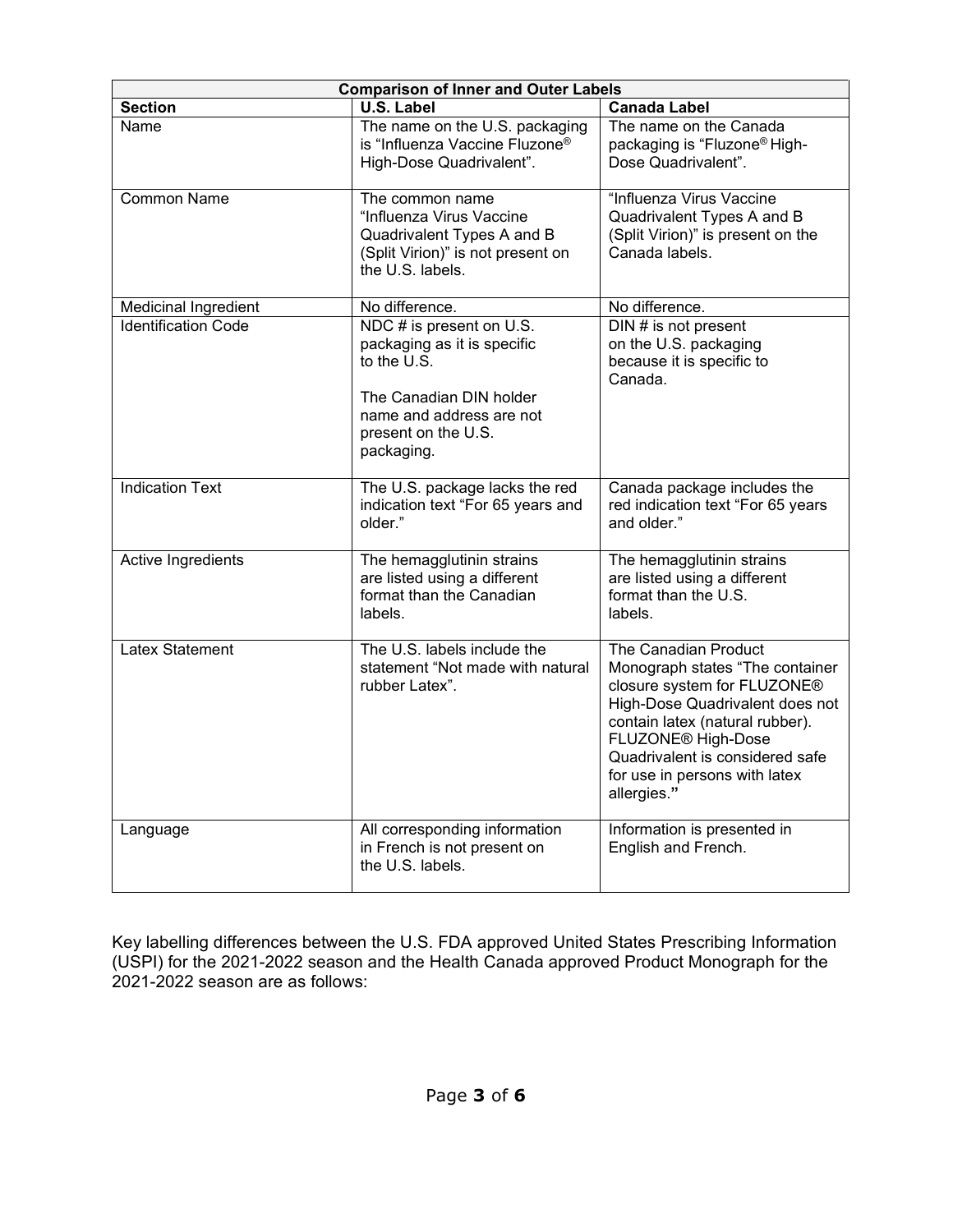| <b>Comparison of Prescribing Information and Product Monograph</b>                                                                           |                                                                                                                                                                                                                                                                                                                                                                                                                                                                               |                                                                                                                                                                                                                                              |  |  |
|----------------------------------------------------------------------------------------------------------------------------------------------|-------------------------------------------------------------------------------------------------------------------------------------------------------------------------------------------------------------------------------------------------------------------------------------------------------------------------------------------------------------------------------------------------------------------------------------------------------------------------------|----------------------------------------------------------------------------------------------------------------------------------------------------------------------------------------------------------------------------------------------|--|--|
| <b>Section</b>                                                                                                                               | <b>U.S. Prescribing Information (USPI)</b>                                                                                                                                                                                                                                                                                                                                                                                                                                    | <b>Canada Product Monograph</b><br>(PM)                                                                                                                                                                                                      |  |  |
| Indications                                                                                                                                  | Indications - The USPI lists the strain<br>specificity whereas the Canada PM does<br>not<br>Fluzone <sup>®</sup> High-Dose Quadrivalent<br>$\bullet$<br>is a vaccine indicated for active<br>immunization for the prevention of<br>influenza disease caused by<br>influenza A subtype viruses and<br>type B viruses contained in the<br>vaccine.<br>Fluzone <sup>®</sup> High-Dose Quadrivalent<br>$\bullet$<br>is indicated for use in persons 65<br>years of age and older. | FLUZONE <sup>®</sup> High-Dose<br>Quadrivalent vaccine is indicated<br>for active immunization against<br>influenza caused by the specific<br>strains of influenza virus<br>contained in the vaccine in adults<br>65 years of age and older. |  |  |
| Adverse Events (AEs)                                                                                                                         | Under Section 6 Adverse Reactions, all<br>the AEs indicated in the Canada Product<br>Monograph are listed but the USPI also<br>includes "chills".                                                                                                                                                                                                                                                                                                                             | <b>Under Section 8 Adverse</b><br>Reactions, the following AEs are<br>listed: "injection site pruritis,<br>diarrhea, nausea, flushing,<br>arthralgia, pain in extremity and<br>vertigo".                                                     |  |  |
| <b>Adverse Event</b><br><b>Contact Information</b>                                                                                           | Phone numbers for adverse event<br>reporting are different:                                                                                                                                                                                                                                                                                                                                                                                                                   |                                                                                                                                                                                                                                              |  |  |
|                                                                                                                                              | Vaccine Adverse Event Reporting System<br>at 1-800-822-7967                                                                                                                                                                                                                                                                                                                                                                                                                   | Vaccine Information Service:<br>1-888-621-1146.                                                                                                                                                                                              |  |  |
| <b>Address</b>                                                                                                                               | Manufacturer addresses are the same<br>but the distributor information<br>(Sanofi Pasteur Limited) is not listed<br>on the USPI.                                                                                                                                                                                                                                                                                                                                              | <b>Distributor information</b><br>(Sanofi Pasteur Limited) is listed.                                                                                                                                                                        |  |  |
| <b>Clinical Trial</b><br>Information and<br>Interference on<br>Laboratory and<br>Diagnostic Tests and<br><b>Repeated Toxicity</b><br>studies | USPI does not contain this information.                                                                                                                                                                                                                                                                                                                                                                                                                                       | Canadian PM includes the trial<br>"FIM05" and information on<br>"Interference with Laboratory and<br>Diagnostic Tests" and "Repeated<br>Toxicity studies".                                                                                   |  |  |
| Language                                                                                                                                     | English only.                                                                                                                                                                                                                                                                                                                                                                                                                                                                 | English and French.                                                                                                                                                                                                                          |  |  |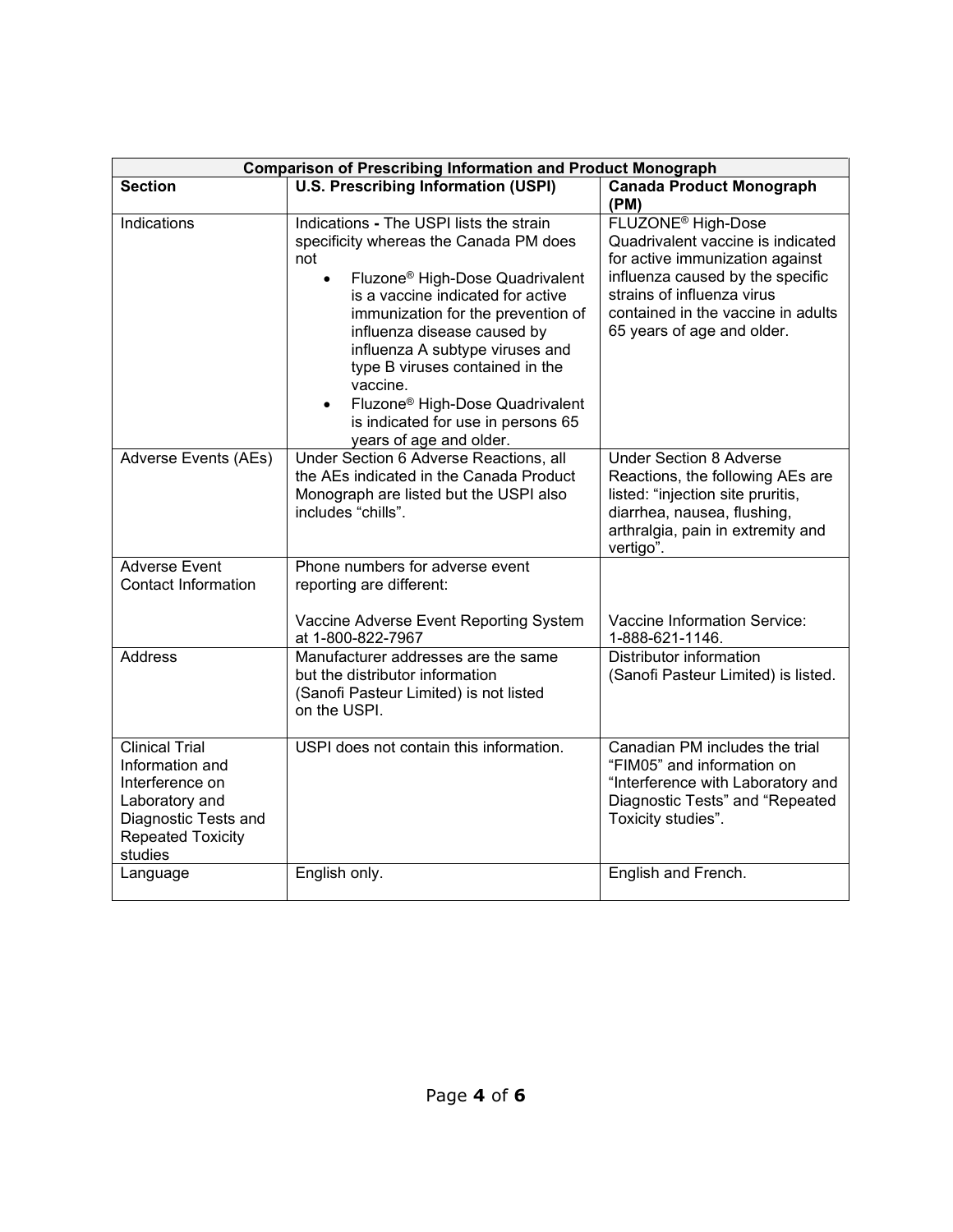#### **Report health or safety concerns**

Managing marketed health product-related adverse reactions depends on health care professionals reporting them. Any case of anaphylaxis or serious allergic reaction or other serious or unexpected side effects in patients receiving Fluzone® High-Dose Quadrivalent should be reported to Sanofi Pasteur, Health Canada, and/or your provincial or territorial local public health unit.

Sanofi Pasteur Limited 1755 Steeles Avenue West, Toronto, Ontario, Canada M2R 3T4 Tel: 1-888-621-1146

If a patient experiences a side effect following immunization, you may report any suspected adverse reactions associated with the use of Fluzone® High-Dose Quadrivalent by:

- Calling toll-free at 1-866-234-2345; or
- Visiting MedEffect Canada's Web page on Adverse Reaction Reporting (http://www.hc-sc.gc.ca/dhpmps/medeff/report-declaration/index-eng.php) for information on how to report online, by mail or by fax; or
- Complete the Adverse Events Following Immunization (AEFI) Reporting Form (http://www.phacaspc.gc.ca/im/aefi-form-eng.php) appropriate for your province or territory and send it to your local health department. The AEFI User Guide is available at http://www.phacaspc.gc.ca/im/aefi\_guide/index-eng.php

Sincerely,

**ICI (Nov 19, 2021 16:47 EST)** [Miggi TOMOVICI](https://secure.eu1.echosign.com/verifier?tx=CBJCHBCAABAAYDDfe8e44cMTHdKmZO6OIzYjIGRrdxxl)

Antigona Tomovici, MD Director, Medical Affairs Sanofi Pasteur Limited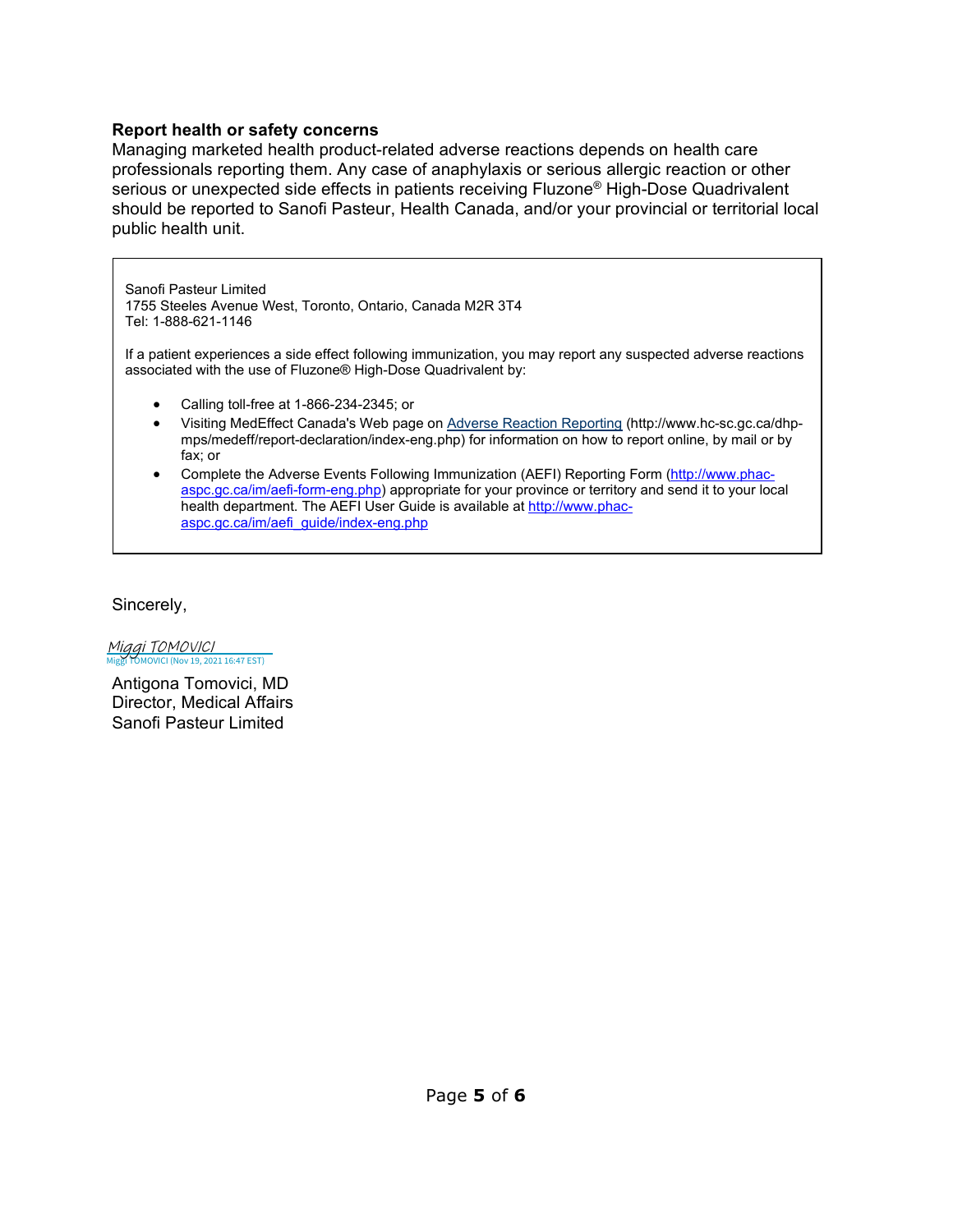# **Appendix**

• U.S Labeling – Syringe and Carton (English and French)

# **References**

- 1. FLUZONE® High-Dose Quadrivalent, High-Dose Quadrivalent Influenza Virus Vaccine Types A and B (Split Virion), Suspension for Intramuscular Injection, Submission Control 251432, Product Monograph, Sanofi Pasteur. 14 APR 2021
- 2. Fluzone High-Dose Quadrivalent (Influenza Vaccine), Suspension, for Intramuscular Injection 2021-2022 Formula, Initial U.S. Approval: 2019, version 3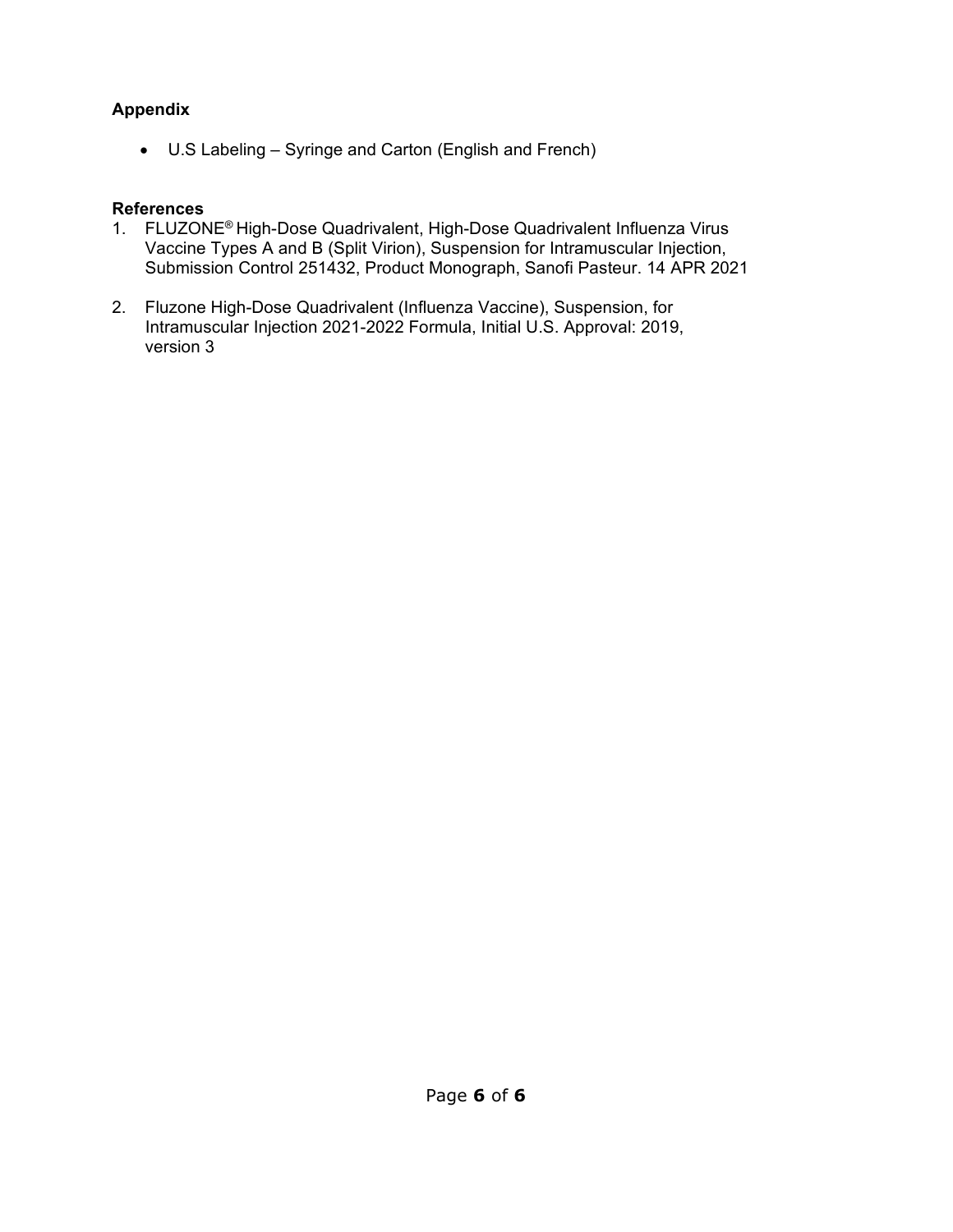# **Appendix**

**FLUZONE® High-Dose Quadrivalent Syringe Label (NDC# 49281-121-88)**

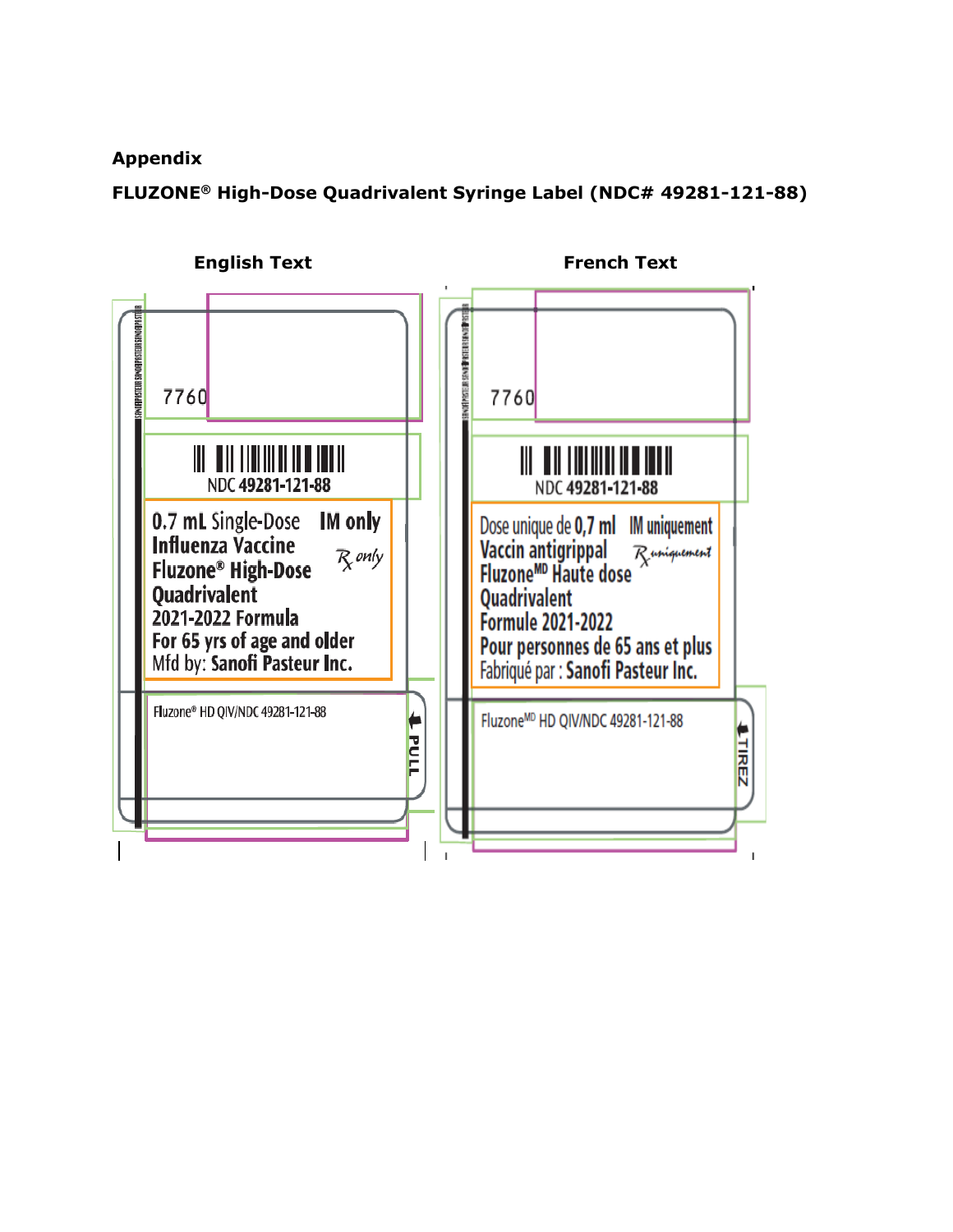# **FLUZONE® High-Dose Quadrivalent Carton Label (NDC# 49281-121-88)**

#### **English Text**

| <b>FOR ADULTS</b><br>For Intramuscular<br><b>Injection Only</b><br><mark>--</mark> Influenza Vaccine<br>Fluzone® High-Dose<br>Quadrivalent                                                                                                                                                                                                                                                                                                                                                                                                                                                                                                                                                                                                   |
|----------------------------------------------------------------------------------------------------------------------------------------------------------------------------------------------------------------------------------------------------------------------------------------------------------------------------------------------------------------------------------------------------------------------------------------------------------------------------------------------------------------------------------------------------------------------------------------------------------------------------------------------------------------------------------------------------------------------------------------------|
| DO NOT FREEZE. Store at 2° to 8°C (35° to 46°F).<br><b>SHAKE WELL.</b>                                                                                                                                                                                                                                                                                                                                                                                                                                                                                                                                                                                                                                                                       |
| FOR INTRAMUSCULAR INJECTION.                                                                                                                                                                                                                                                                                                                                                                                                                                                                                                                                                                                                                                                                                                                 |
| See full prescribing information for additional details.                                                                                                                                                                                                                                                                                                                                                                                                                                                                                                                                                                                                                                                                                     |
| Prepared from influenza viruses propagated in embryonated<br>chicken eggs and inactivated with formaldehyde. A nonionic<br>surfactant (Triton <sup>®</sup> X-100 <sup>*</sup> ) is added during manufacture.<br>This vaccine has been standardized according to USPHS<br>requirements for the 2021-2022 influenza season and is<br>formulated to contain 240 micrograms (mcg) hemagglutinin<br>(HA) per 0.7 mL dose, in the recommended ratio of 60 mcg HA<br>each, representative of the following prototype strains:<br>A/Victoria/2570/2019 IVR-215 (H1N1), A/Tasmania/503/2020<br>IVR-221 (an A/Cambodia/e0826360/2020-like virus) (H3N2).<br>B/Phuket/3073/2013 (B Yamagata lineage).<br>and B/Washington/02/2019 (B Victoria lineage). |
| Contains no preservative.                                                                                                                                                                                                                                                                                                                                                                                                                                                                                                                                                                                                                                                                                                                    |
| Not made with natural rubber latex.                                                                                                                                                                                                                                                                                                                                                                                                                                                                                                                                                                                                                                                                                                          |
| *Triton® X-100 - Registered trademark of Union Carbide, Co., USA.                                                                                                                                                                                                                                                                                                                                                                                                                                                                                                                                                                                                                                                                            |

### **French Text:**